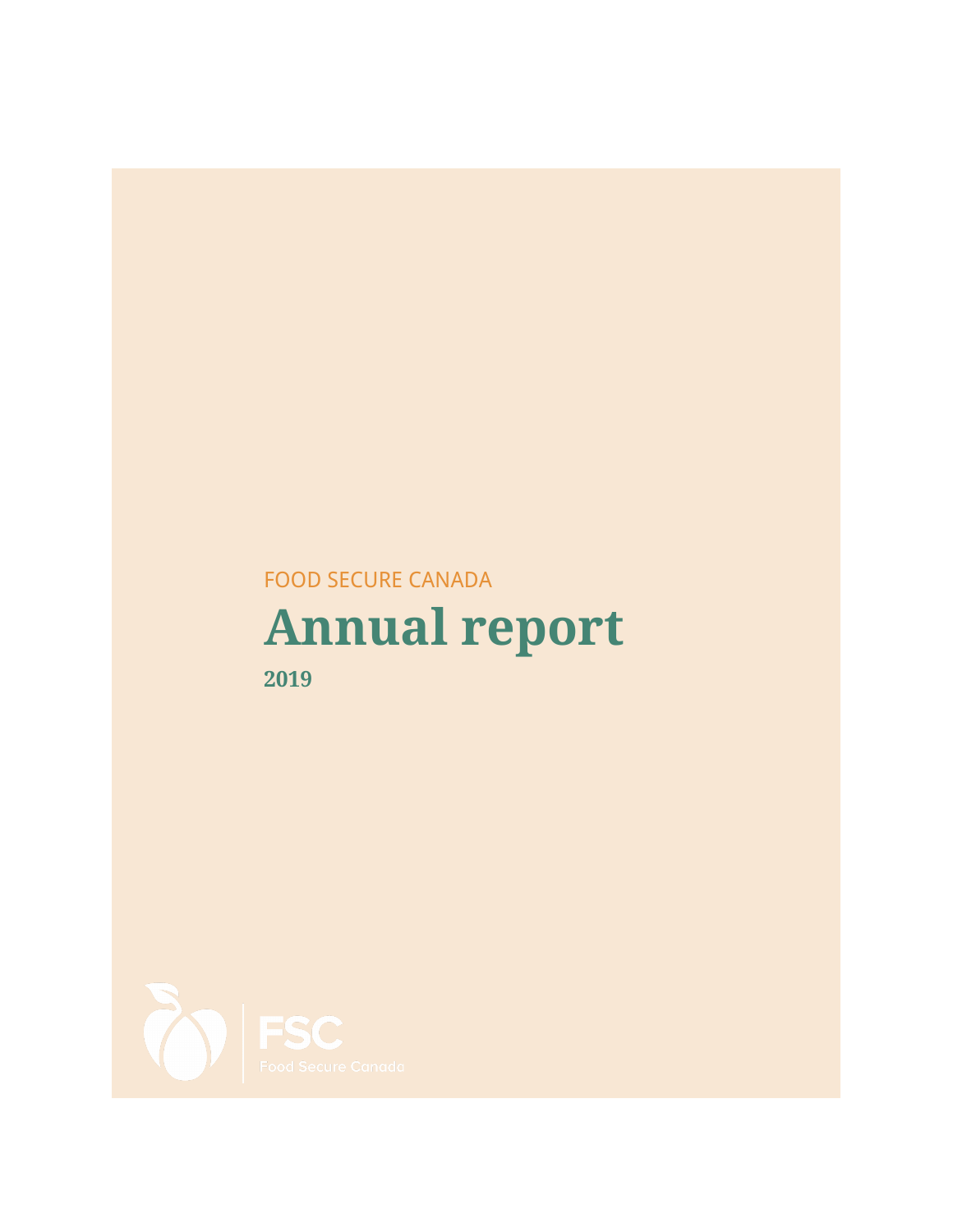## *Table of contents*

[Message](#page-2-0) from Chair of the Board

Message from the [Executive](#page-3-0) Director

[What](#page-4-0) we do

[National](#page-4-1) Food Policy

Launch of the [National](#page-4-2) Food Policy [Budget](#page-5-0) 2019

Healthy Eating [Strategy](#page-6-0) [Advocacy](#page-6-1) action for a Healthy Eating Strategy

Eat [Think](#page-7-0) Vote 2019

[Coalition](#page-7-1) for Healthy School Food

[Meetings](#page-8-0) on the ground

Sustainable [Consumption](#page-9-0) for All

Other [happenings](#page-10-0) Staff [changes](#page-10-1) Launch of the People's Food [Institute](#page-10-2)

Looking [forward](#page-10-3)

Further [reading](#page-10-4)

Thank you to our 2019 funders and [sponsors](#page-10-5) Last audited financial [statements](#page-10-6) Thanks to our [members](#page-10-7)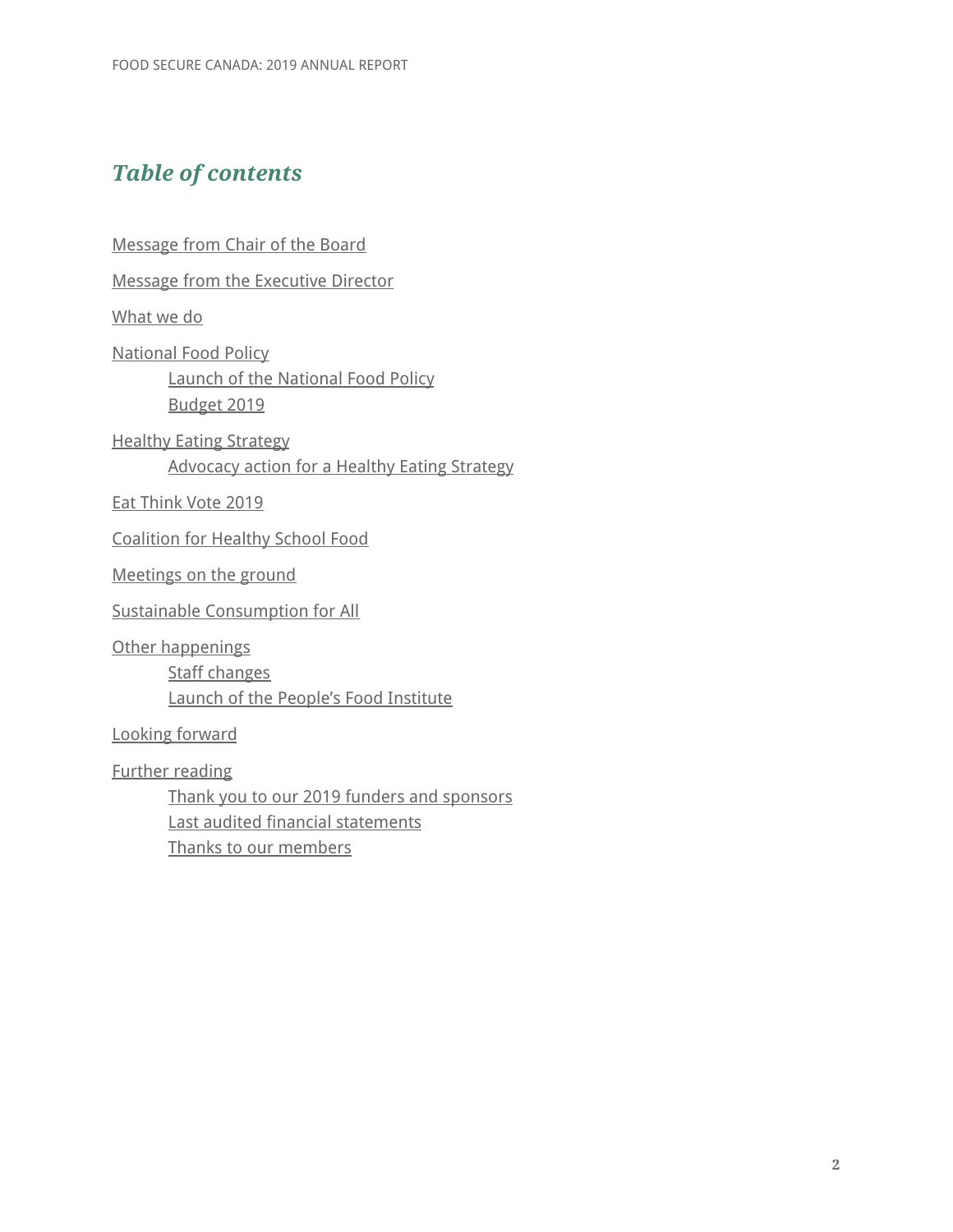## <span id="page-2-0"></span>*Message from Chair of the Board*

The past year has been very challenging, yet exciting. Many of us on the board, including myself, started our terms after a very difficult moment at the 2018 Assembly, perhaps the most difficult in FSC's history. The walk out by Indigenous peoples and people or colour and exchanges since have been an opportunity for learning and growth. I would like to thank all my colleagues for having embraced these difficult moments as an opportunity to strengthen the foundations of the organization to collectively move forward in an inclusive manner. While we still struggle and have a long way to go, we are committed to dismantling structures of colonialism and racism and other forms of privilege in the food movement and broader society. We have engaged and reported on this work publicly over the past year and will continue to do so and invite your participation on this challenging journey, which continues to have unresolved questions.

FSC continues to have many strengths including commitment from its individual and organizational members, a small but dedicated and professional staff, and many partners and collaborators across the public, private and not-for-profit sectors. One of our most important tasks this year as a board was to shepherd the process to recruit our new executive director, Gisèle Yasmeen, who started in May after seven years of dedicated service by our former and founding ED, Diana Bronson, who took the organization to a new level in terms of federal government advocacy and stellar growth in the participation around our signature event every two years: the Assembly. The Assembly has been an important gathering point for the food movement from coast to coast to coast in both official languages over the years, offering valued opportunities to connect, learn, share, and collaborate with others. In recognition of the size of the growing food movement (resulting in 800 participants at the last Assembly) and deep concerns about the growing inappropriateness of the structure of these gatherings in the past, we want to do things differently from now on.. We are fortunate to have acquired modest resources to permit us to experiment with other, smaller types of gatherings – including virtual interaction – over the next year to design food movement engagement strategies that work for our current context. We look forward to engaging further on this in 2020.

FSC turned 18 years old in June 2019. As such, we are coming of age as an organization. I would like to congratulate the FSC staff team and our many collaborators across the country for various successful campaigns and accomplishments. The Coalition for Healthy School Food continues to go from strength to strength and the second edition of the Eat Think Vote campaign delivered for the 2019 federal election had nearly 7,500 participants and was highly successful. Moreover, we are now on the other side of a new national food policy and await with anticipation the Ministerial appointments to the Canadian Food Policy Advisory Council – initiatives that bear an undeniable FSC stamp. While our new strategic planning process is in its initial stages, it shows promise and we are excited about the opportunity to engage with our members, partners and other stakeholders to craft a way forward.

I would like to thank my fellow board members for their commitment to the organization. In particular, gratitude is due to the members of our board executive, particularly or outgoing treasurer, Wendy Roscoe. I would also like to acknowledge two board members who had to step down over the past year due to other commitments, namely, Bibiana Virguez and the newly elected Member of Parliament for Whitby, Ryan Turnbull. Last but not least, we are grateful to our membership and funders for their ongoing support. We look forward to fruitful collaborations with all of you in 2020!

#### MELANA ROBERTS

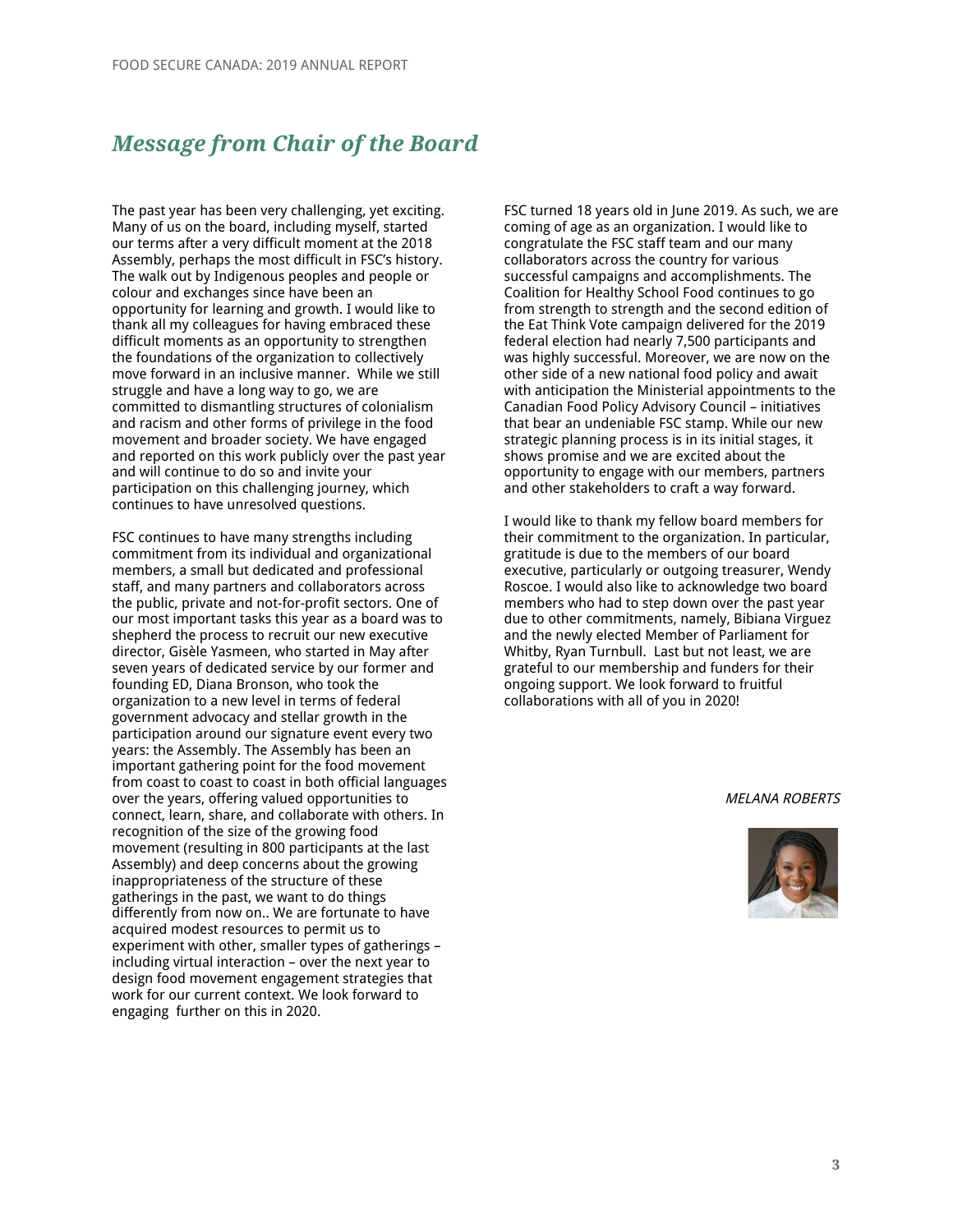## <span id="page-3-0"></span>*Message from the Executive Director*

I joined Food Secure Canada in May 2019 at an exciting time, namely, a month before the announcement of the long-awaited Food Policy for Canada. The food movement called for an integrated national food policy for decades, and it was a significant moment in our collective history. We will continue to push for a higher bar for next steps and monitor the implementation and ongoing development of the policy, including the opportunities provided due to its alignment with Canada's commitments to the United Nations Sustainable Development Goals and associated 2030 targets, including zero hunger.

Further to years of effort by FSC and its partners, the food policy also commits to forming a Canadian Food Policy Advisory Council, for which nominations have been solicited. We will be monitoring the make-up and resourcing of this council closely once it is appointed, in line with our ongoing calls for the need to provide a strong voice civil society to balance industry in food policy making circles.

Echoing commitments in federal budget 2019, the food policy also committed to developing a National School Food Program. Read more about this great step forward in this annual report. Meanwhile, the global consensus on food systems is at an exciting turning point. The past year has witnessed the release of reports from EAT-Lancet and the IPCC - confirming that the way we produce and consume food is exacerbating climate change, as well as the promise that lies within transforming food systems for the health of people and planet. This is in line with repeated analysis and recommendations provided by food movement actors all over the world and here at home helps strengthen calls for significant transformation of our food systems going forward.

FSC itself is also at a turning point. The intersection of the food-system with poverty versus privilege, through structured access – or not - to healthy food be it through the colonialism faced by Indigenous peoples and/or racial discrimination towards people of colour is more firmly recognised by the organization, and has been strengthened as a result

of the challenges around the 2018 Assembly. Intense work over the past year on this question has helped us move forward but we recognize we have a long way to go and commit to working to center marginalized communities in all we do. We will continue to engage with and learn from the broader food justice movement on this important work.

Over the next year, FSC will be developing a new strategic plan in collaboration with our members, partners and collaborators. This will involve listening to understand current food movement structure and capacity in relation to a changed environment, to help inform our role in the broader food movement. The recent launch of the charitable People's Food Institute is a particularly promising development we look forward to supporting.

In closing, I would like to thank our dedicated volunteer board of directors for their tireless commitment to our cause. In particular, I would like to acknowledge our Chair, Melana Roberts, who has graciously and gently held my hand since I started. The engagement, talent, professionalism and determination of the FSC staff team keeps me motivated and inspired every single day and I thank them for all they do. I would also like to recognize Diana Bronson for ensuring a smooth transition after her seven-years as founding Executive Director. Last but not least, I want to thank the members of FSC. Thank you for being present and helping us build this organization. Special gratitude is extended to our funders over the years for believing in us.

May we continue to work together to achieve a healthy, just and sustainable food system for all.

#### GISÈLE YASMEEN

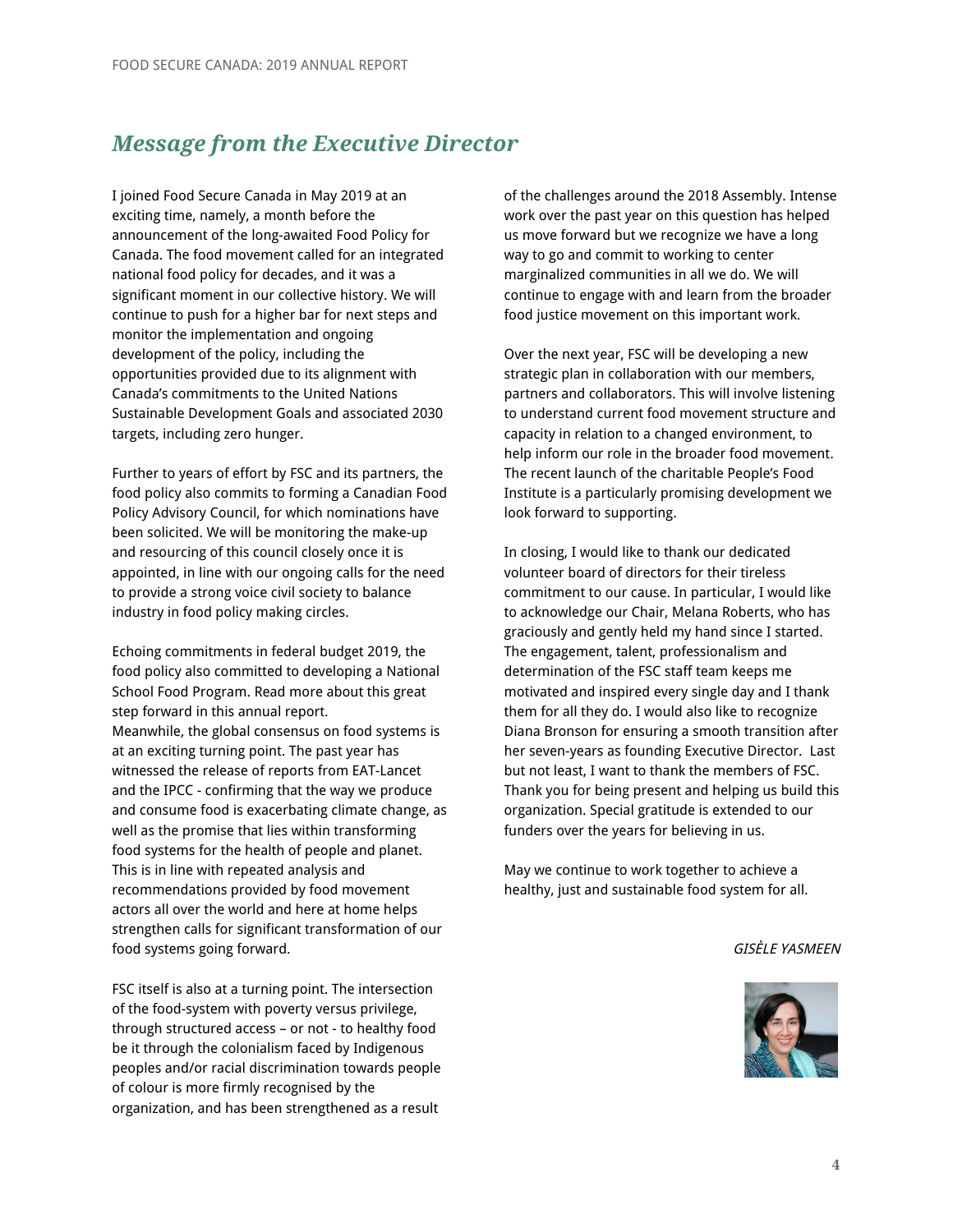## <span id="page-4-0"></span>*What we do*

**Food Secure Canada** is a pan-Canadian alliance of organizations and individuals working together to advance food security and food sovereignty through three interlocking goals:

| zero hunger | healthy and safe food | sustainable food systems |
|-------------|-----------------------|--------------------------|
|             |                       |                          |

To do this work, we collaborate with a diverse range of members and collaborators, including food security organizations, national and international non-profits, farmers organizations, institutions, Indigenous leaders, food businesses, community groups, academics, and many more.

We work with our collaborators for deep and lasting change in our food system in three ways: sharing information, fostering networks, and advocating for policy change.

Meet our board and team here on our [website.](https://foodsecurecanada.org/who-we-are/staff-steering-committee)

Here is a list of our current board of directors as approved at our December 2019 AGM:

- Ashley Jean-Marie, QC, Treasurer
- Bryanna Kumpula, AB
- Ilham Saydna, ON
- Jessica McLaughin, ON
- Julie Price, MB
- Kristina Craig, YT, Secretary
- Larry McDermott, ON
- Melana Roberts, ON, Chair
- Nancy Neamtan, QC
- Naomi Robert, BC
- Rob Moquin, MB
- Satya Ramen, NS
- Susanna Klassen, BC, Vice-chair

We would like to thank outgoing board members for their dedication in the past years, including Wendy Roscoe (QC) our previous Treasurer, and Ryan Turnbull (ON) who stepped down from the board to become MP for Whitby.

## <span id="page-4-1"></span>*National Food Policy*

#### <span id="page-4-2"></span>**Launch of the National Food Policy**

Since its creation, Food Secure Canada has been calling for the creation of a national food policy, which would provide the framework for building a healthy, just and sustainable food system from coast to coast to coast. And now, after decades of collective action with collaborators, we finally have our first Food Policy for Canada.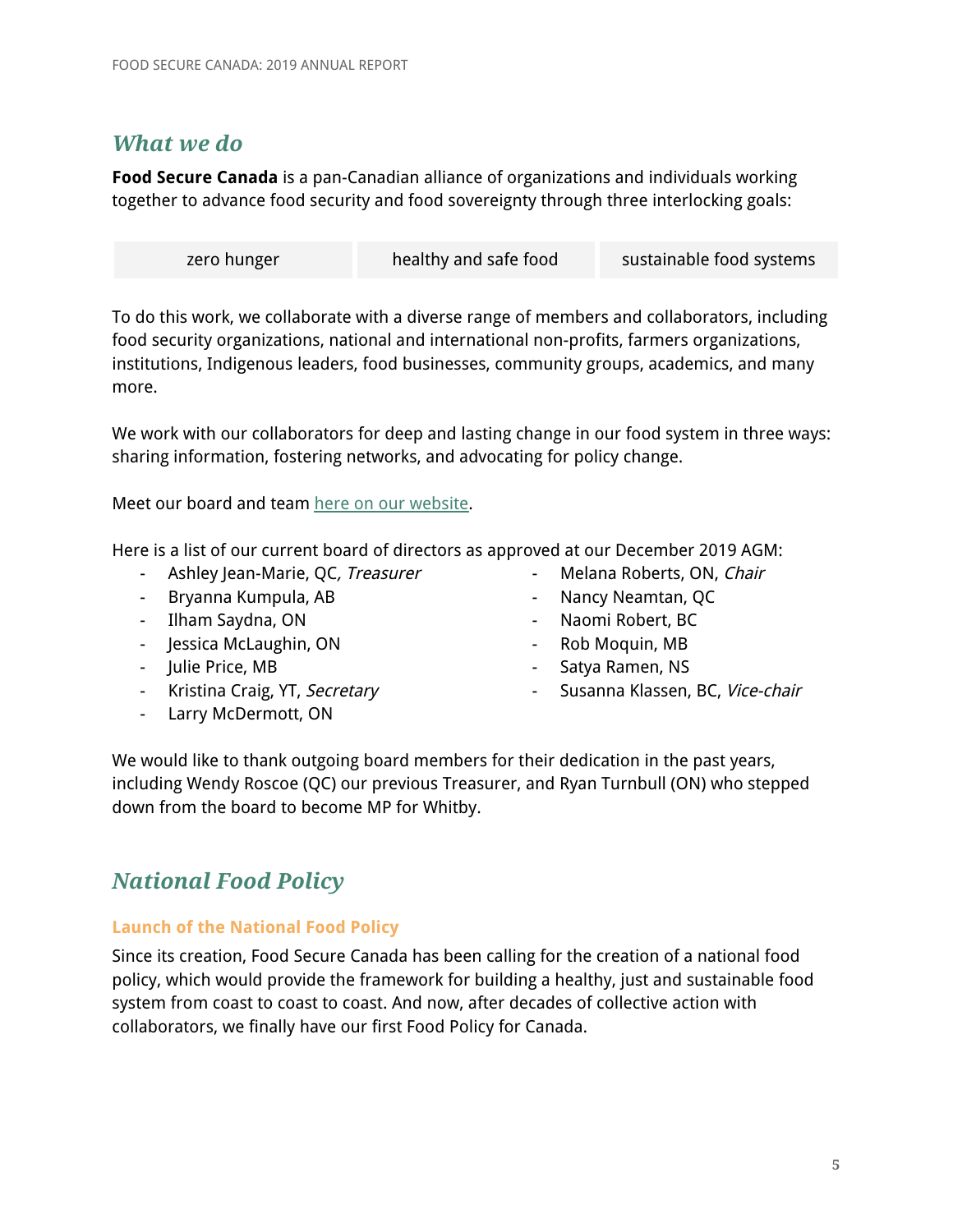It is a game-changing policy prioritizing community resilience, connections among food actors, health, sustainability, self-determined Indigenous food systems and inclusive economic growth. Together, we have taken the conversation from the kitchen table to the cabinet table.

*The Food Policy for Canada is a game-changer.*

This is a historic moment for not only Food Secure Canada, but the food movement as a whole, a testament to decades of community work and activism.

In 2019, we worked alongside elected officials and civil servants in in Agriculture and Agrifood Canada and other departments on several steps, including:

- Meetings with Minister Bibeau in Ottawa, to re-emphasize the importance of more voices at the table, through a multi-stakeholder council
- Meetings with the Minister of Health and the Minister of Families, Children and Social Development and their staff to emphasize the horizontal nature of the food policy and reinforce support for the commitment of a universal, healthy national school food program negotiated with the provinces with autonomy for Indigenous communities
- Supporting civil servants from AAFC for the food policy launch
- Providing an [in-depth](https://foodsecurecanada.org/first-national-food-policy-for-canada) policy analysis of the food policy
- Sharing information and gathering input from our members through an online meeting

While the policy has an ambitious vision statement and robust principles, the initial funding is modest. Moreover, it is unclear how the food policy will intertwine with other government priorities. The risk remains that the overall political environment will continue to overshadow critical issues such as food insecurity, support for climate-resilient ecological agriculture, as well as the health impacts of the way we currently eat. The way forward will also require naming the racialized implications of our current food system, with the latest studies showing that Indigenous and Black households are much more likely to experience food insecurity than non-Indigenous and white households, respectively. Read more in our [op-ed](https://policyoptions.irpp.org/magazines/july-2019/canadas-new-food-policy-could-be-groundbreaking/) in Policy Options.

## <span id="page-5-0"></span>**Budget 2019**

After years of advocacy, a budget line was established for "Canada Food Policy" with \$134.4 million in funding over five years for four specific areas of action, and a commitment to create a National School Food Program in cooperation with provinces and territories.

The budget includes support for local food projects and for communities tackling Northern food security, food waste reduction programs, and a pilot project towards permanent residency for immigrant farm workers. These align with important policy demands from the food movement, as well as priorities from some sectors of the agri-food industry. We released a full [analysis](https://foodsecurecanada.org/resources-news/news-media/budget-hints-priorities-upcoming-food-policy-analysis-fsc) of the budget online.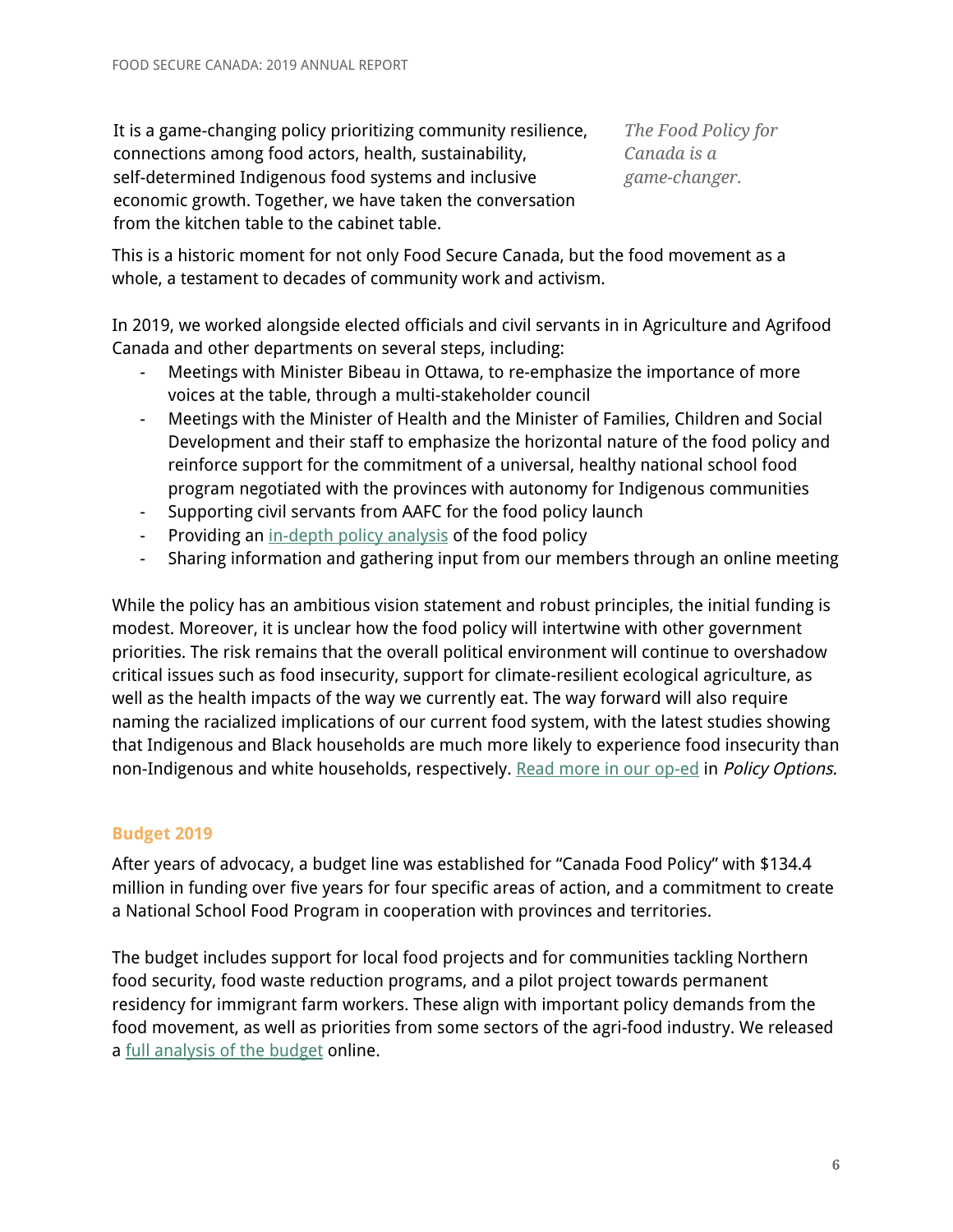## <span id="page-6-0"></span>*Healthy Eating Strategy*

#### <span id="page-6-1"></span>**Advocacy action for a Healthy Eating Strategy**

Since 2015, FSC has been participating in the development of Health Canada's Healthy Eating Strategy, which aims to encourage healthy people, communities and local economies. In 2019, we participated in the following activities:

- **Canada Food Guide:** The new Food Guide sought to make recommendations based on independent nutritional science, free from conflict of interest. FSC was pleased to be involved in this precedent-setting process, and we were on site to support the launch of historic Canada's new Food Guide on January 22, 2019 in Montréal. Check out our [summary](https://foodsecurecanada.org/resources-news/news-media/food-guide-launch-reaction-round) of the day here.

#### *Further reading*

- Our previous ED Diana Bronson and the Coordinator of the Coalition for Healthy School Food, Debbie Field, were present and interviewed at the launch – "New Canada's Food Guide is a giant step forward, [dietitians](https://montrealgazette.com/health/new-canadas-food-guide-is-a-giant-step-forward-dietitians-say) sa[y,"](https://montrealgazette.com/health/new-canadas-food-guide-is-a-giant-step-forward-dietitians-say) Montréal Gazette.
- Diana [Bronson](https://www.facebook.com/watch/?v=610983162695220) spoke with Global News' The West Wing about the impact of the Food Guide
- **[Marketing](https://stopmarketingtokids.ca/) to kids:** As a member of the steering committee of the **Stop Marketing to** Kids [Coalition,](https://stopmarketingtokids.ca/) FSC mobilized its members and called on Senators to support Bill S-228 to restrict the marketing of foods and beverages high in salt, sugar and saturated fat to children under 12. While this bill was not passed in the previous government, it has been resurfaced and was named in the mandate letter of the new Minister of Health, Patty Hajdu.
- **- Front of pack labelling:** Health Canada's proposed regulation for Front-of-Package (FOP) food labels aim to help Canadians to better identify healthier processed foods by labelling food products high in sodium, saturated fat, and sugar. FSC participated heavily in building public support for this via social media and our op-ed in [iPolitics.](https://ipolitics.ca/2018/11/05/big-ideas-or-big-food-its-time-for-canadas-healthy-eating-strategy/)

More work is required to ensure that continued evolution of the Canada Food Guide is in the public interest including making it culturally relevant, particularly to First Nations, Métis and Inuit peoples through the lens of an Indigenous food sovereignty approach. We hope that other pillars of the Healthy Eating Strategy like restricting marketing to kids and supporting front of pack labelling, which were not achieved during the last government, will succeed in this second mandate. For more details on our actions on the Healthy Eating Strategy, [see](https://foodsecurecanada.org/resources-news/news-media/food-guide-launch-reaction-round) the [webpage](https://foodsecurecanada.org/resources-news/news-media/food-guide-launch-reaction-round) here.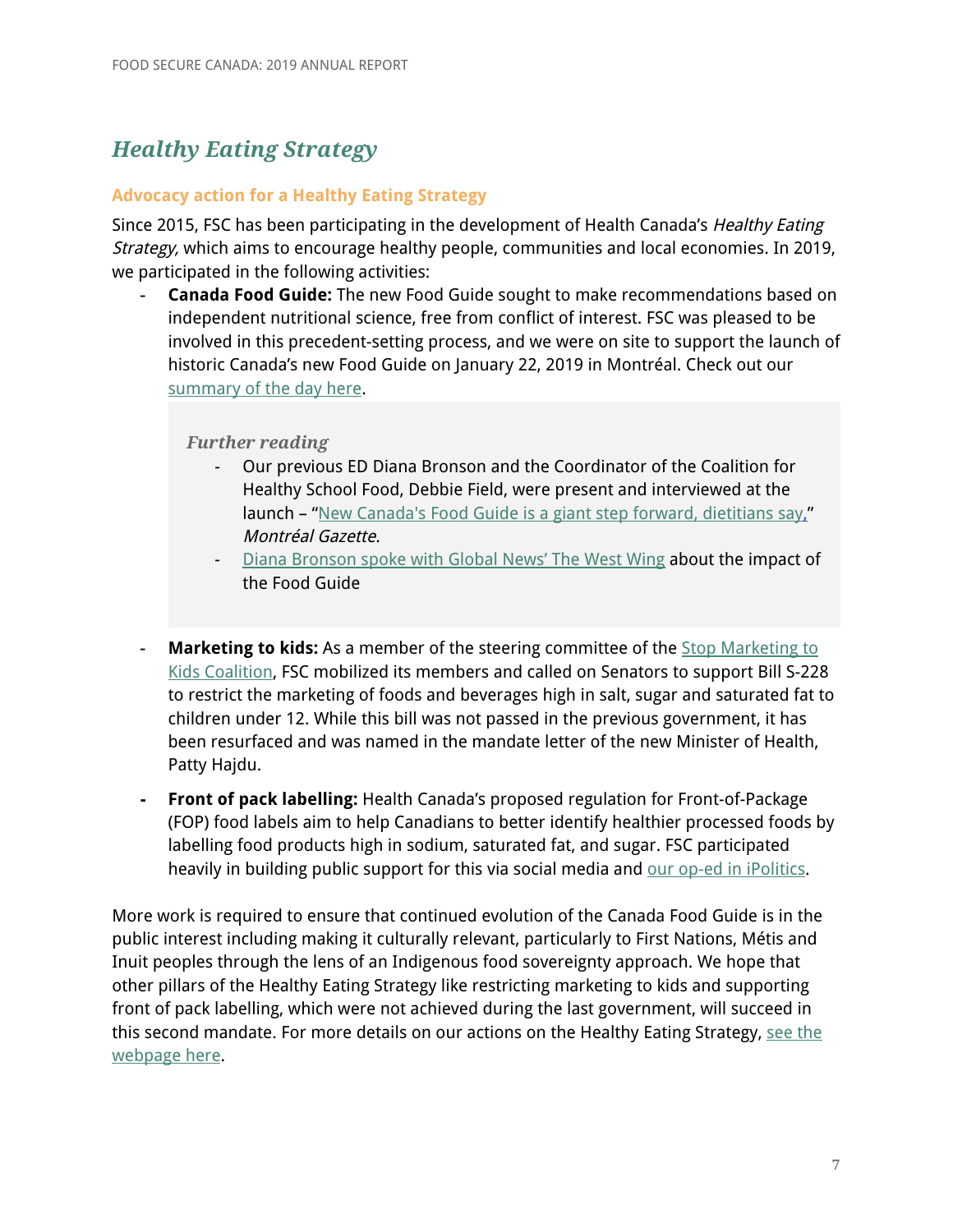## <span id="page-7-0"></span>*Eat Think Vote 2019*

FSC's biggest project in 2019 was the second edition of Eat Think Vote (ETV), a campaign to bring together communities with their candidates to make food an election issue. Building on the lessons learned from our first ETV, 2019 saw a campaign with more participation, reaching many new groups, to talk about food insecurity, climate change, school food, and other food issues.



Between August and October 2019, 7437 Canadians and community members gathered to talk with their candidates ahead of the federal election. Their message was clear: food insecurity and other food issues matter to Canadians, and they want their incoming government to work towards a healthier, more sustainable and more just food system.

| 50 events      | 7437 participants     | 117 community hosts     |
|----------------|-----------------------|-------------------------|
| 216 candidates | 34 candidates elected | 4 candidates in Cabinet |

Eat *Think Vote showed* The energy didn't stop at the election; our team worked with *that Canadians care* event hosts to train and accompany them in advocacy and *deeply about food* relationship-building with their MPs. To end the campaign, we *insecurity and other food issues.* held a webinar on [advocacy,](https://foodsecurecanada.org/resources-news/events/webinar-advocacy-and-mandate-letters) featuring tips from MPs across several parties.

For more info, photos, media, and stats on the campaign, visit the **Eat Think Vote [website](https://www.eatthinkvote.ca/) here**, or see the [Facebook](https://www.facebook.com/pg/foodsecurecanada/photos/?tab=album&album_id=10156874215912903) album here.

## <span id="page-7-1"></span>*Coalition for Healthy School Food*

The [Coalition](https://www.healthyschoolfood.ca/) for Healthy School Food is a group of over 110 organizations from across Canada advocating for a national school food program. We seek an investment by the federal government in a cost-shared Universal Healthy School Food

*Momentum is building across the country for a national healthy school food program.*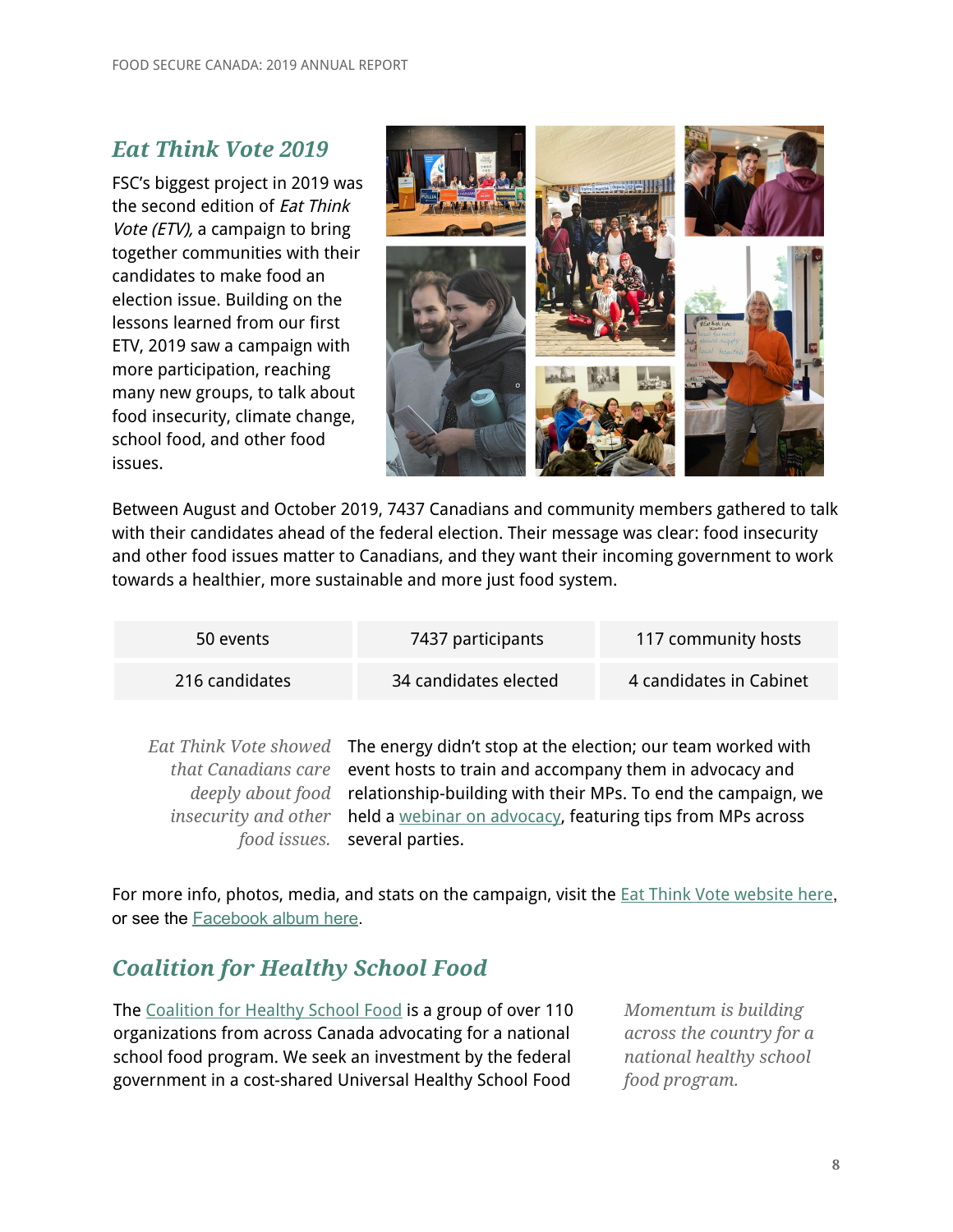Program that will enable all students in Canada to have access to healthy meals at school every day. Building on existing programs across the country, all schools would eventually serve a healthy meal or snack at little or no cost to students.

Here are some key moments from the Coalition in 2019:

- **- Gaining support in Parliament:** Presented in the House of Commons by MP Julie Dabrusin, and later as a private member's bill by MP Don Davies, the call for a national school food program had MPs championing its cause in Ottawa.
- **- A healthy school food program named in the budget:** In March 2019, the government committed to a National School Food Program as part of the National Food Policy.
- **- Great Big Crunch:** Food Secure Canada organized the Great Big [Crunch](https://www.healthyschoolfood.ca/great-big-crunch) in partnership with the Coalition for Healthy School Food and FoodShare Toronto. Students, teachers, parents and others who are passionate about food came together to make noise for healthy, local food in schools.
- **- Member engagement:** The Coalition grew to over 110 members, organizing under provincial and territorial chapters.
- **- #NourishKidsNow campaign:** A mass print and online campaign was launched to get broader support for school food.

The Coalition, founded and hosted by FSC, continues to push for an effective approach in the public interest, including working alongside provinces, territories and Indigenous nations to focus on a universal program that respects and expands on the work already underway across the country.

## <span id="page-8-0"></span>*Meetings on the ground*

While the majority of our work takes place from our office in Montréal, Québec, we were also on the ground to meet with collaborators. In addition to regular meetings in Ottawa, here is a sample:

- **Broadbent Institute (February 2019):** Our team attended the Broadbent Summit and gathered 200 progressive thinkers together to talk about making food an election issue. Click here for [photos](https://www.facebook.com/pg/foodsecurecanada/photos/?tab=album&album_id=10156392445702903) of the event.
- **Toronto (March 2019):** We met with collaborators both old and new to talk about the last 10 years of policy action, and where FSC and the food movement can go in the future.
- **Presentation to the Standing Committee on Agriculture (March 2019):** Former ED Diana Bronson and the Director of Black Creek Community Farm, Leticia Deawuo, went to Ottawa to present to the House of Commons's Standing Committee on Agriculture and Agri-foods. Read the testimonies here: **FSC's [testimony](https://drive.google.com/file/d/168MIGPau0ZmJEldiBv88BmJ4ngoq-5hi/view?ts=5c92883b)**, Leticia Deawuo's testimony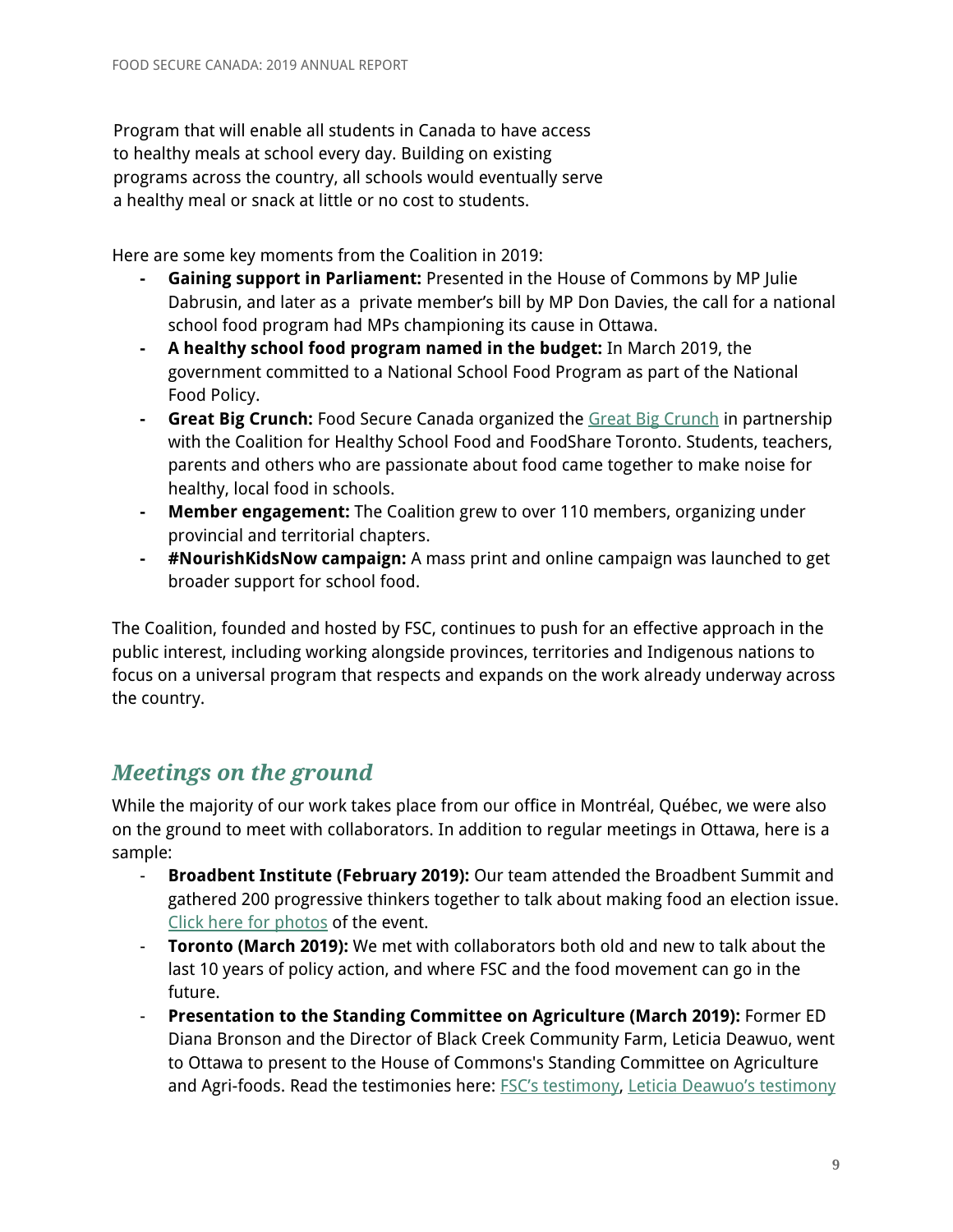- **Vancouver (June 2019):** Several board and staff members presented and attended the Canadian Association for Food Studies conference, and met with collaborators to learn
	- about how to better integrate diversity, equity and inclusion in all of our work.
- **Nourish conference (August 2019):** Our then staff member Jennifer Reynolds kicked off a new campaign for local procurement in healthcare institutions with the Nourish Conference in Toronto. Read André Picard's [summary](https://www.theglobeandmail.com/opinion/article-hospital-food-should-be-healing-not-horrifying/) of the [conference](https://www.theglobeandmail.com/opinion/article-hospital-food-should-be-healing-not-horrifying/) in The Globe and [Mail](https://www.theglobeandmail.com/opinion/article-hospital-food-should-be-healing-not-horrifying/).
- **ETV events (October 2019):** ED Gisèle Yasmeen travelled to Ottawa and Toronto to attend



two ETV events on the ground. ETV Campaign Manager Rachel Cheng travelled to Newfoundland and Nova Scotia to help event hosts at their ETV events, and meet with local partners.

- **- National Farmers Union Convention (November 2019):** ED Gisèle Yasmeen attended the NFU convention in Winnipeg, MB, celebrating 50 years of the farm movement.
- **Food Law conference (November 2019):** Board Chair Melana Roberts spoke on the opening plenary, while staff member Debbie Field presented on the Coalition for Healthy School Food, and staff member Rachel Cheng moderated a panel on migrant workers' rights.
- **Annual General Meeting (December 2019):** To end the year, we held an Annual General Meeting for members in Montréal, where members could participate virtually for the first time. This was followed by a visioning dialogue and reception. [Click](https://foodsecurecanada.org/resources-news/news-media/food-secure-canadas-agm-2019) here for a [recap](https://foodsecurecanada.org/resources-news/news-media/food-secure-canadas-agm-2019) of the AGM.

## <span id="page-9-0"></span>*Sustainable Consumption for All*

Between April 2018 and March 2019, FSC led a research project to better understand how consumers living with low-incomes value and access sustainably grown foods, what barriers they face in doing so and what policy measures could be undertaken to facilitate greater access. Titled "Sustainable Consumption for All: Improving the accessibility of sustainably-produced foods in Canada," the report surveyed 1500 Canadians and 50 people in focus groups across the country, and shed insight on how sustainable food is important for low-income Canadians.

Key research findings were presented during a [webinar](http://foodsecurecanada.org/resources-news/events/webinar-improving-accessibility-sustainably-produced-foods-canada) on June 10, 2019.